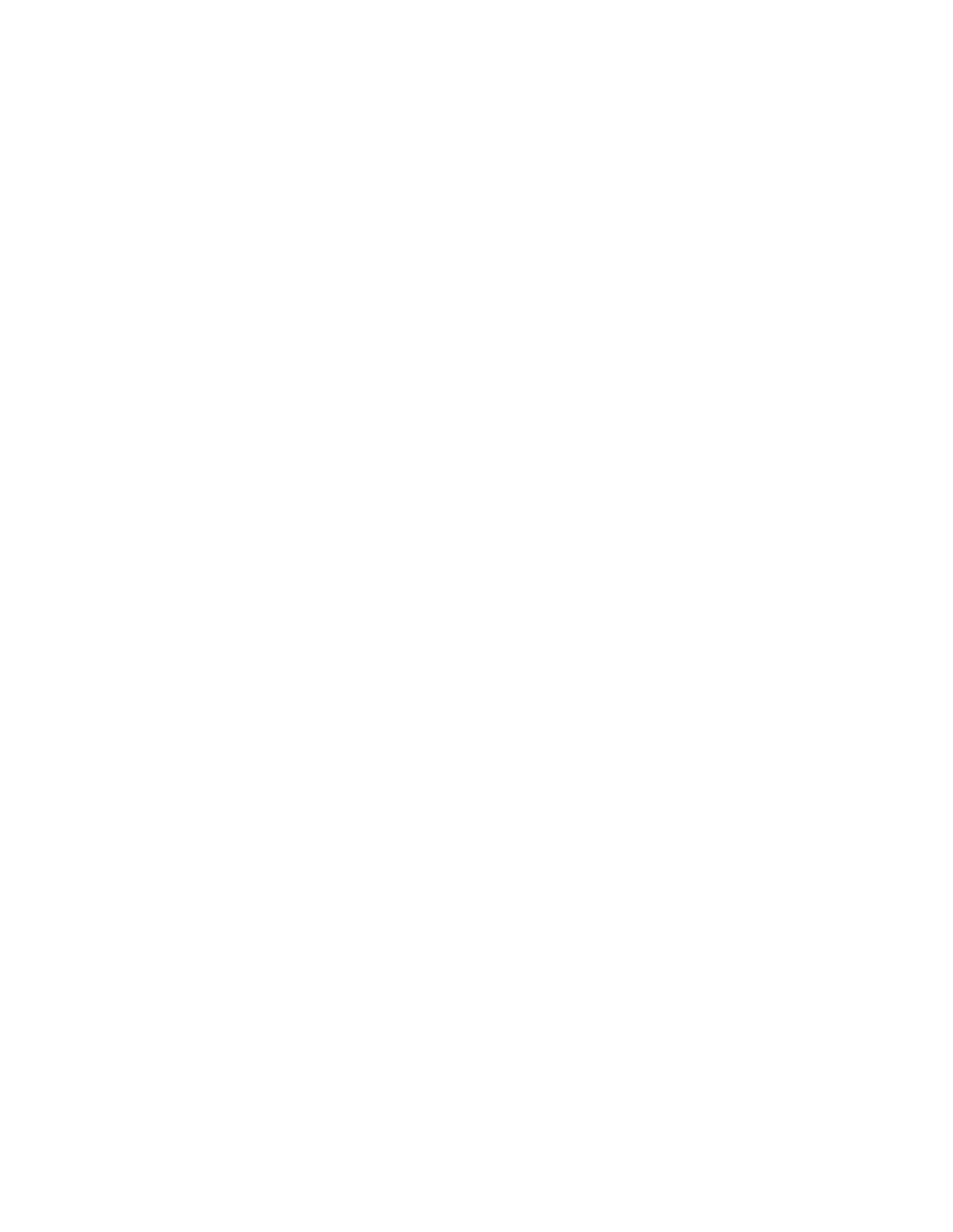Want to see two groups who make the Republicans and Democrats look like one big, happy family? Then put into one room those attorneys who believe in probate and those who prefer their clients manage their affairs with a Revocable Living Trust. You'll get as contentious an assembly as you could possibly hope for.

For seniors, the debate has special meaning because the vast majority of probate cases revolve around the affairs of those Americans age 60 and over. This report from the American Academy of Estate Planning Attorneys explores the reasons for the debate and offers guidelines to help seniors steer clear of the fray.

## What Probate Does

Just what is probate? First, it's important to note that it comes in two "flavors." Living Probate is a legal process that determines your fate when you cannot, generally because you've been disabled by injury, illness, or mental incapacity.

Death Probate is the process that disposes of your estate after you die. Having a Will virtually guarantees that your estate will go through probate. But then again, so will dying without any estate plan at all.

(See the Academy Free Reports, *Where There's a Will, There's Probate*, and *The Nightmare of Living Probate*.) While probate attorneys might be happy with these definitions, Trust attorneys would draw your attention to all the problems that come with probate: red tape, expense, publicity, delay, loss of control, and in the case of "living" probate, potential for personal humiliation.

### The Impact on Seniors

In 1989, the American Association of Retired Persons (AARP) decided to look carefully at probate and its impact on seniors. As the organization reported in its study, *Probate: Consumer Perspectives and Concerns*, probate is a special concern for older Americans.

The study found that 90 percent of all probate cases involved the disposition of property owned by people 60 years of age or older. Because the chances of becoming incapacitated increase dramatically as we age, living probate is also much more likely to involve seniors.

AARP went on to reveal that consumers nationally spend as much as \$2 billion or more each year on all probaterelated expenses, with attorneys' fees alone representing more than \$1.5 billion of that amount. The study noted that attorneys' and executors' fees could consume as much as 20 percent of small estates, and as much as 10 percent of even uncomplicated estates. And that's only the beginning. Add to these fees such expenses as court costs and appraisers' fees, and your heirs could end up with a legacy that's considerably less than you intended.

# How Probate Affects Seniors' Families

AARP found that probate usually comes into play after the surviving spouse of marriage dies. Most couples own property jointly. So, at the first death, much if not all of their property immediately becomes the sole possession of the survivor. When the survivor dies, however, their property will have to go through probate before it can pass on to their heirs. Since few couples take into consideration probate costs, many would be saddened to learn how big a dent it will make in their intended gifts.

Seniors aren't the only ones who may be blind-sided by probate. Their children and grandchildren may feel the bite as well. A study by American Demographics Magazine re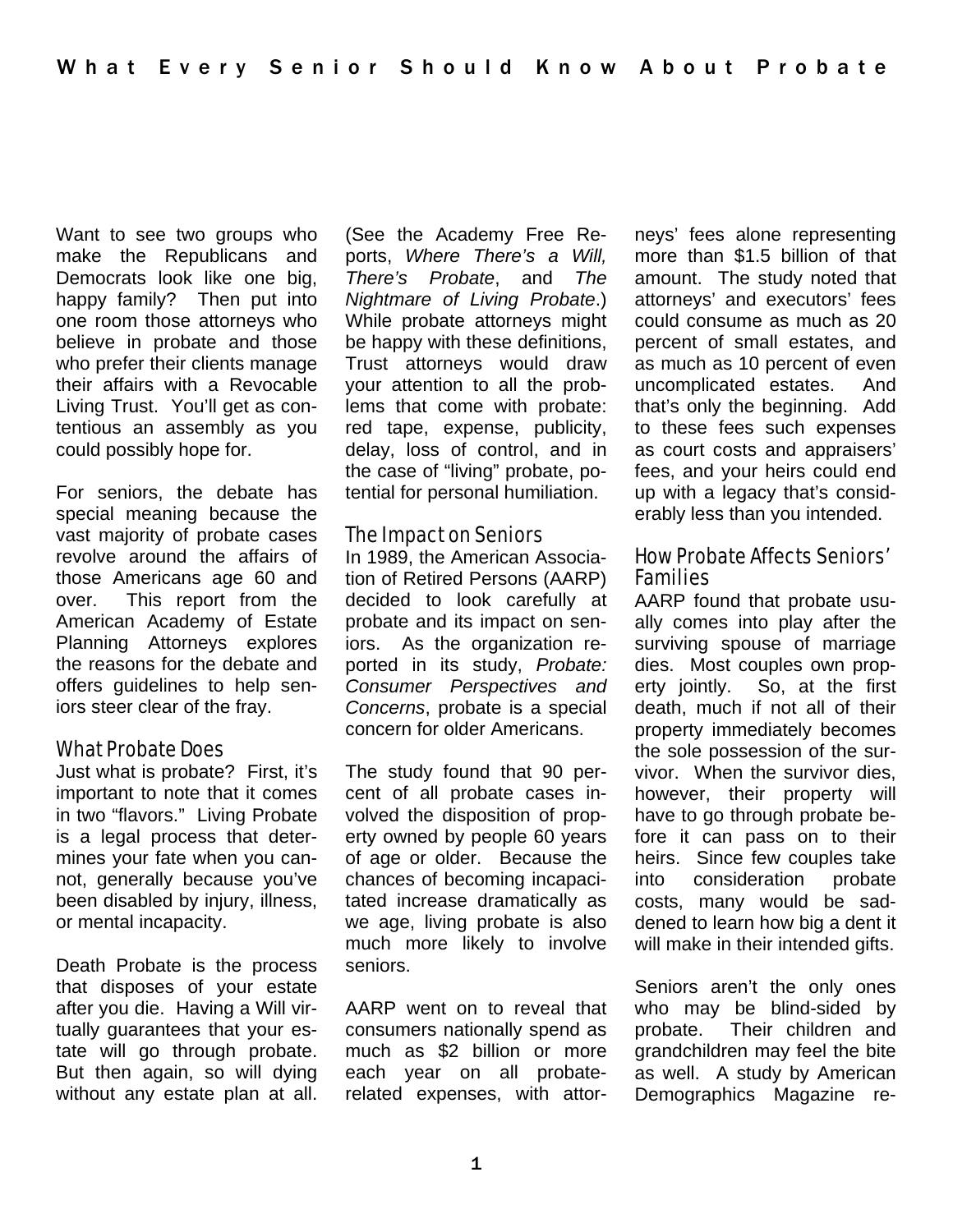vealed that many Baby Boomers are so financially strapped today that they are deferring an important financial goal: saving for retirement. Instead, they are counting on their inheritance from Mom and Dad to help pad their meager retirement funds.

So, the higher the probate fees, the less of a legacy they will receive, and the harder it will be for them to retire.

### What the AARP Has to Say About Probate

Unreasonable expenses aren't probate's only drawbacks. There's also the time involved.

AARP's study found that probate frequently lasts longer than a year. Having a Will seemed to make no difference in the time required. In fact, it could drag the process out even longer.

Now, add to the expenses and delays of probate these problems: a loss of control over one's affairs and the publicity it requires. You can see why AARP declared that:

*Probate as it is generally practiced in the United States is anachronism… and, to the extent that the probate system is unreasonable, attorney's fees*  *in connection with the probate work are unreasonable. (Probate: Consumer Perspectives and Concerns, Page 43.)* 

## Why Attorneys Disagree About Probate

AARP's edict sums up the reason for so much rancor between pro-probate and pro-Trust attorneys. It's a matter of money, and lots of it. The AARP study noted that attorneys often build lucrative practices focused solely on probate. Many use cheap Wills as a "loss leader." According to AARP:

*This marketing practice may set a costly trap for consumers. Attorneys lay the groundwork for their probate practice by writing Wills. Some write Wills cheaply as a way to generate other business, prompting the companion to loss leader discounts in retail trade. When the client dies, the same attorney, or other member of the firm, probates the Will at a high fee enough to recover any money lost on the earlier discount. (Probate: Consumer Perspectives and Concerns, Page 51.)* 

But not all attorneys have been happy with the status quo and escalating consumer dissatisfaction with probate. A growing number, such as the members of the American Academy of Estate Planning Attorneys, would rather spare their clients the expense, delay, publicity, inconvenience and potential for public humiliation that can be such an integral part of the probate process.

## Is Probate Even Necessary?

"Death Probate" has these primary functions:

- It verifies the validity of your Will.
- It inventories and establishes the value of your significant assets.
- It provides your creditors with the opportunity to make claims against your estate.
- It gives disgruntled family members a forum for challenging your Will.
- Lastly, when all these steps have been completed, it transfers the title to your property to your heirs, as you've instructed in your Will.

Do you really need probate to accomplish these tasks? AARP says no. Instead, it recommends alternatives such as the Revocable Living Trust.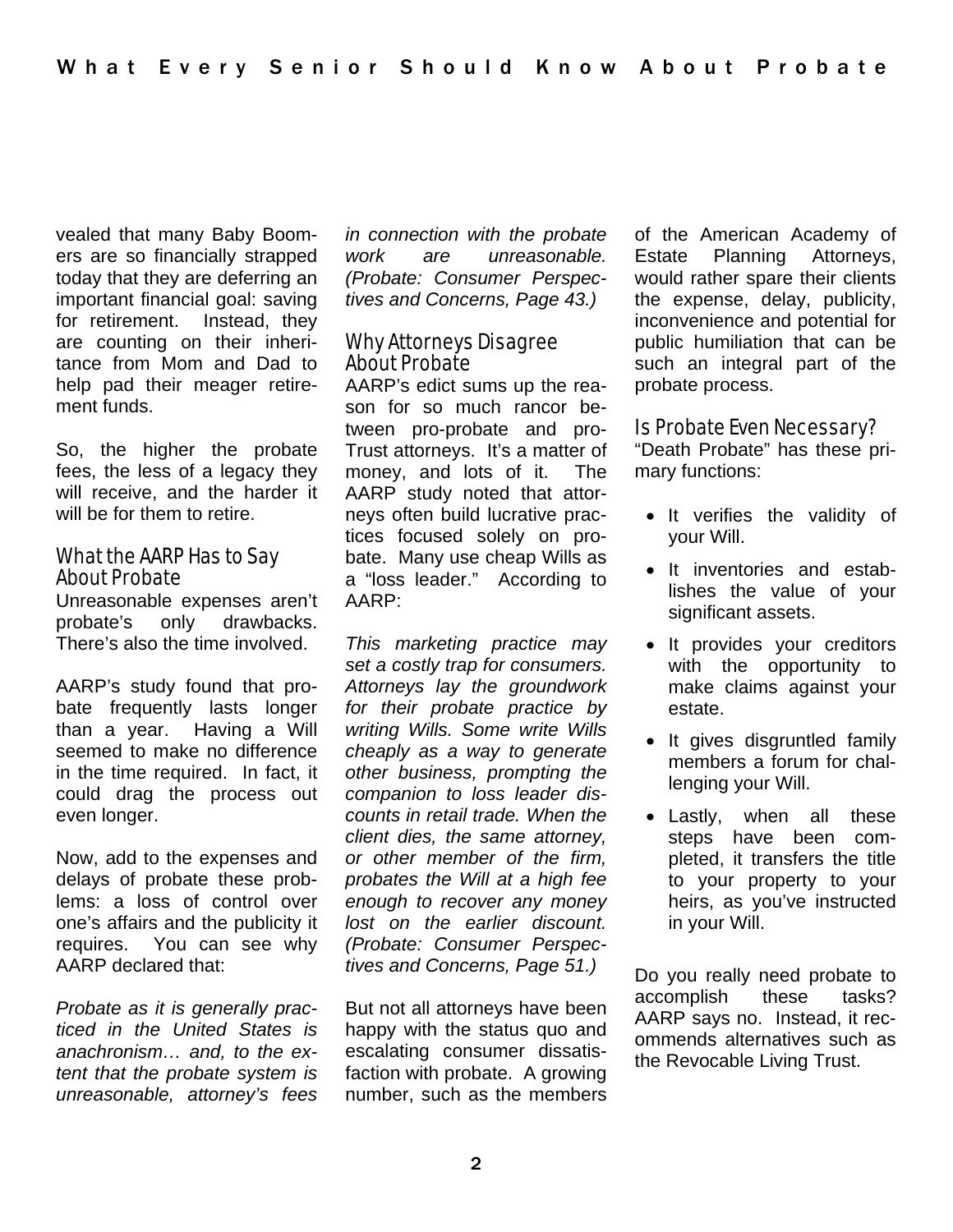### How to Avoid Probate with a Living Trust

Whether you die with a Will or without one, probate will be required if you owned any property in your own name.

A Living Trust makes probate unnecessary by changing the way you own your property. Although you still have absolute control over all your assets, just as if you owned them directly, you do not own property in your own name. Instead, your Living Trust owns your property. And you own your Living Trust.

At first blush, that can sound like a scary proposition. But it isn't, because you are the Trust Maker, the Trust Owner and Trust Beneficiary. So you and you alone control your Trust and the assets it owns. You can buy, sell, trade, derive income from, mortgage and give away your Trust assets, just as before. You can change your Trust, add to it, or even revoke it any time you want. Bottom line: the fact that your Trust owns your property has little, if any, impact on the way you live and conduct business each day.

But what a difference the Trust makes when you die. Then, the person you've chosen to

take charge of your Trust, your Successor Trustee, steps in and follows your direction for the disposition of your estate. Because you owned no property in your own name, there's no need for probate. So there's no publicity and, compared to probate, very little expense, delay or inconvenience for your family.

As well as avoiding probate, a Living Trust can also help minimize estate taxes. Depending on the year of death, estate taxes start at 41 percent and rise to a maximum of 55 percent.

Living Trusts are also indispensable for avoiding the indignity of living probate, the court proceedings that determine who will oversee your affairs in the event of your disability. A Living Trust helps you ensure that your physical and financial needs are handled as you would want them to be.

The Living Trust isn't exactly a new idea. Its origins date back hundreds of years. More importantly for Americans, the concept has been used in the U.S. since 1765 when Patrick Henry drafted a Trust for Robert Morris, governor of the Colony of Virginia. During this century its many proponents have included John F. Kennedy, William Waldorf Astor, John D. Rockefeller, H. L. Hunt, Bing Crosby and Frank Sinatra. As consumers become better educated about the pitfalls of probate, all signs point to Living Trusts becoming even more popular in the years ahead.

### Just for the Wealthy?

Now that you know all the problems that probate entails, it's probably the last thing you'd want to bequeath your loved ones. But is it a strategy worth pursuing only if you're a Rockefeller or Vanderbilt?

Absolutely not. Even if your estate is valued at no more than \$100,000, you should probably have a Living Trust to avoid death probate. And regardless of how much your estate is worth, you should definitely have a Living Trust if you want to avoid living probate.

Who should you turn to for help with your Living Trust? The American Academy of Estate Planning Attorneys recommends that you start with an attorney who concentrates on this area of the law. That's the best way to ensure that your legal professional has invested the time and energy to provid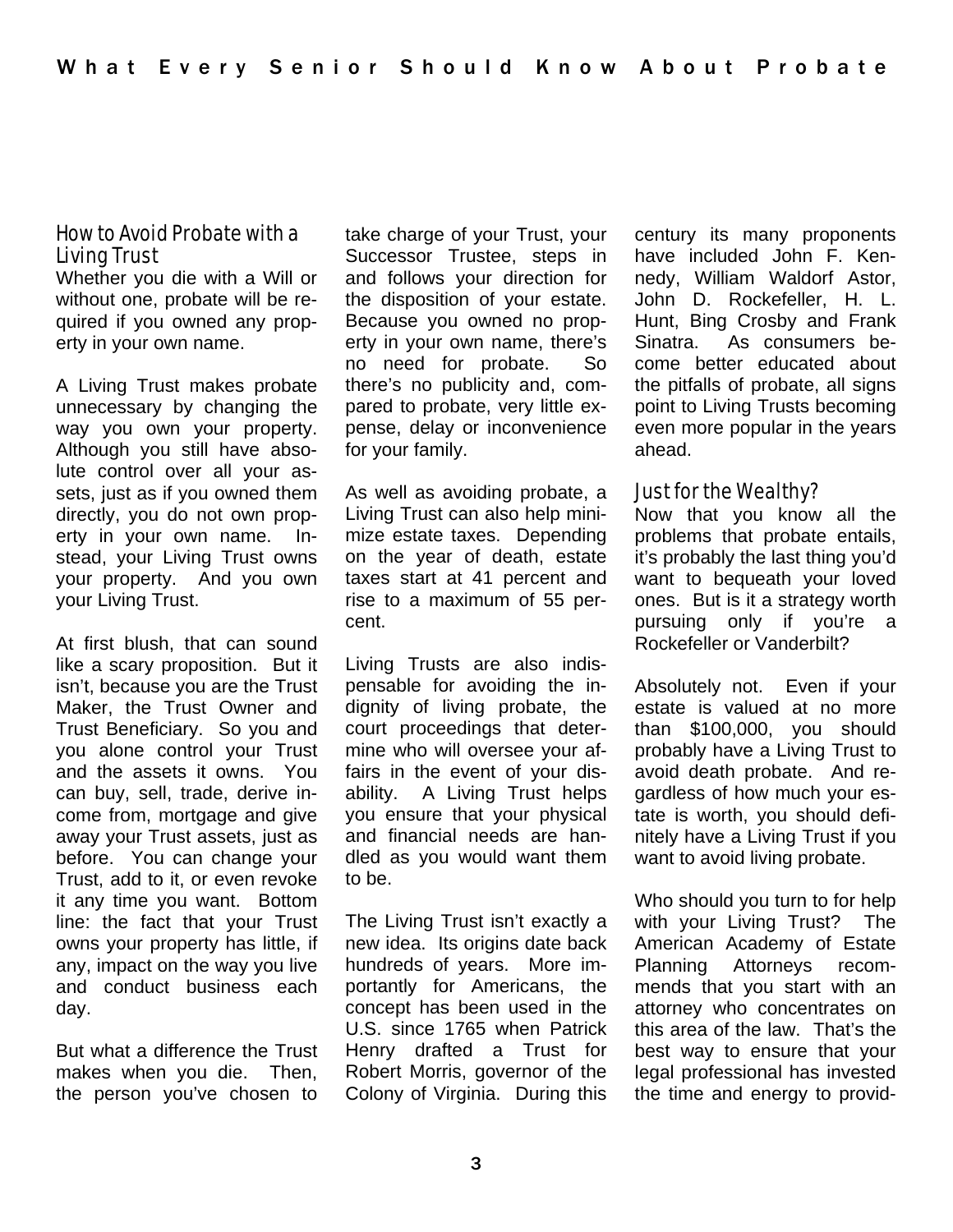ing you with the most current estate planning techniques.

But be wary. Remember that Wills and probate are also estate planning tools. So make sure your attorney focuses on the Living Trust, rather than Wills.

### Getting the Most from Your Living Trust

Once you've worked with your estate planning attorney to draw up your Living Trust, don't stop there. Taking advantage of everything this powerful estate planning tool has to offer requires these final steps:

- Make sure you fund your Living Trust. Remember that it only works if the title to your property has been transferred to the Trust. If you keep your property in your own name, you've defeated its purpose. These days, most financial advisors are experienced in funding Living Trusts, so be sure to turn to your advisor for help if you need it.
- Keep your Living Trust current. As you acquire new property, be sure that you transfer title to these assets to your Living Trust.
- Ideally, a Living Trust is a living, breathing document, and a plan that will serve

you for many years to come. That means, however, that you've got to take the time to have it updated as your family's situation, your goals, and your needs change. A good estate planning attorney will stay in touch with you over the years to ensure your Living Trust continues to serve you well.

#### Penny Wise, Pound Foolish

Yes, it is true that a Living Trust will cost you more up front than a "discount" Will. But in estate plans, as in all other areas, you get what you pay for. The bargain you buy today might just cost you or your heirs a fortune – your fortune – down the road.

## About Our Law Firm

Morton Law Firm is devoted exclusively to estate planning and related areas of law. We are members of the American Academy of Estate Planning Attorneys. We offer guidance and advice to our clients in every area of estate planning. This list offers a sampling of these services.

**Wills.** Prepare a Will or other document to outline your wishes.

*Revocable Living Trust. Prepare comprehensive, custom-* *ized plans according to your needs.* 

*Special Needs and Divorce Protection. Protect loved ones and get informed advice on these important estate planning issues.* 

*Asset Protection. Receive guidance on protecting your legacy.* 

*Retirement Planning. Ensure that your tax-deferred accounts are properly structured to give your family the greatest tax advantages possible.* 

*Long-Term Health Care. Make sure you have properly outlined necessary health care instructions.* 

*Creditor Protection. Find out how you can protect your estate and your heirs.* 

*Structured Buy-Out Plans. The plan you create for your children to sell or distribute land and assets.* 

*Trust Administration. Create a Living Trust customized to address all of your family's unique needs, and receive guidance when a family member passes away.* 

*Advanced Planning. Get assistance with matters such as Family Limited Partnerships, Irrevocable Life Insurance Trusts, Charitable Remainder*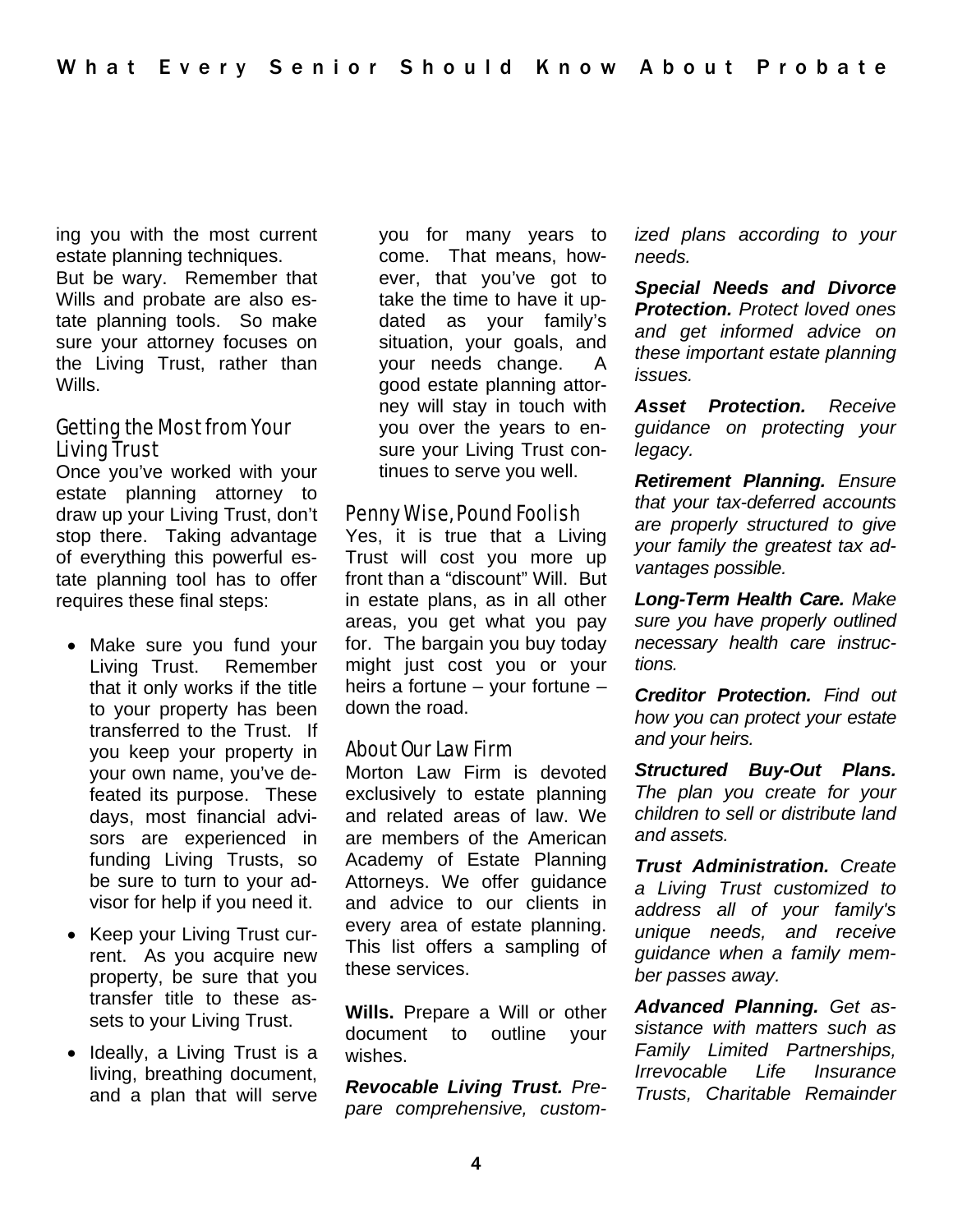*Trusts and Business Succession Planning* 

*Probate Assistance. Get the assistance you need when someone with or without a Will passes away.* 

*Updating Documents. Ensure that your affairs are in order with regular estate reviews. Amend or restate your existing estate plan to ensure its effectiveness.* 

*Tax Planning. Preserve your wealth and reduce taxes with proper planning.* 

Our office is located at 132 Fairmont St., Clinton, MS. We offer comprehensive and personalized estate planning consultations. Please call us at (601)925-9797 or visit us online at www.mortonelderlaw.com.

### About the American Academy of Estate Planning Attorneys

This report reflects the opinion of the American Academy of Estate Planning Attorneys. It is based on our understanding of national trends and procedures, and is intended only as a simple overview of the basic estate planning issues. We recommend you do not base your own estate planning on the contents of this Academy Report alone. Review your estate planning goals with a qualified estate planning attorney

The American Academy of Estate Planning Attorneys is a member organization serving the needs of attorneys committed to providing their clients with the best in estate planning. Through the Academy's comprehensive training and educational programs, it fosters excellence in estate planning among its members and helps them deliver the highest possible service to their clients.

### Other Reports Available from Our Firm

- *A Special Child Needs Special Planning*
- *Asset Protection: Reducing Risk, Promoting Peace of Mind*
- *Beware of Living Trust Scare Tactics*
- *Charity Begins at Home: The Charitable Remainder Trust*
- *Congress Repealed the Estate Tax or Did They?*
- *Estate Planning with Individual Retirement Accounts (IRAs)*
- *Family Farm: The Next Generation*
- *Finding the Right Estate Planning Firm*
- *Fourteen Common Reasons to do Estate Planning*
- *Getting the Most Out of Your Life Insurance: The Irrevocable Life Insurance Trust*
- *Living Trusts: Calculating the Benefits*
- *Medicare Part D: The Government's New Prescription Drug Program*
- *Peace Of Mind: Planning For All Of Life's Contingencies*
- *Planning Is Important*
- *Probate: A Process, Not a Problem*
- *Protecting Your Assets with the Family Limited Partnership*
- *Protecting Your Assets with the Limited Liability Company*
- *Set the Stage for Medicaid Eligibility*
- *Special Valuation Benefits for Farms and Other Business Real Property*
- *The Impact of Divorce on Your Estate Plan*
- *The Nightmare of Living Probate*
- *The Trouble with Joint Tenancy*
- *Trust Administration: Prior Planning Prevents Problems*
- *What Every Senior Should Know About Probate*
- *Your Life, Your Final Say*